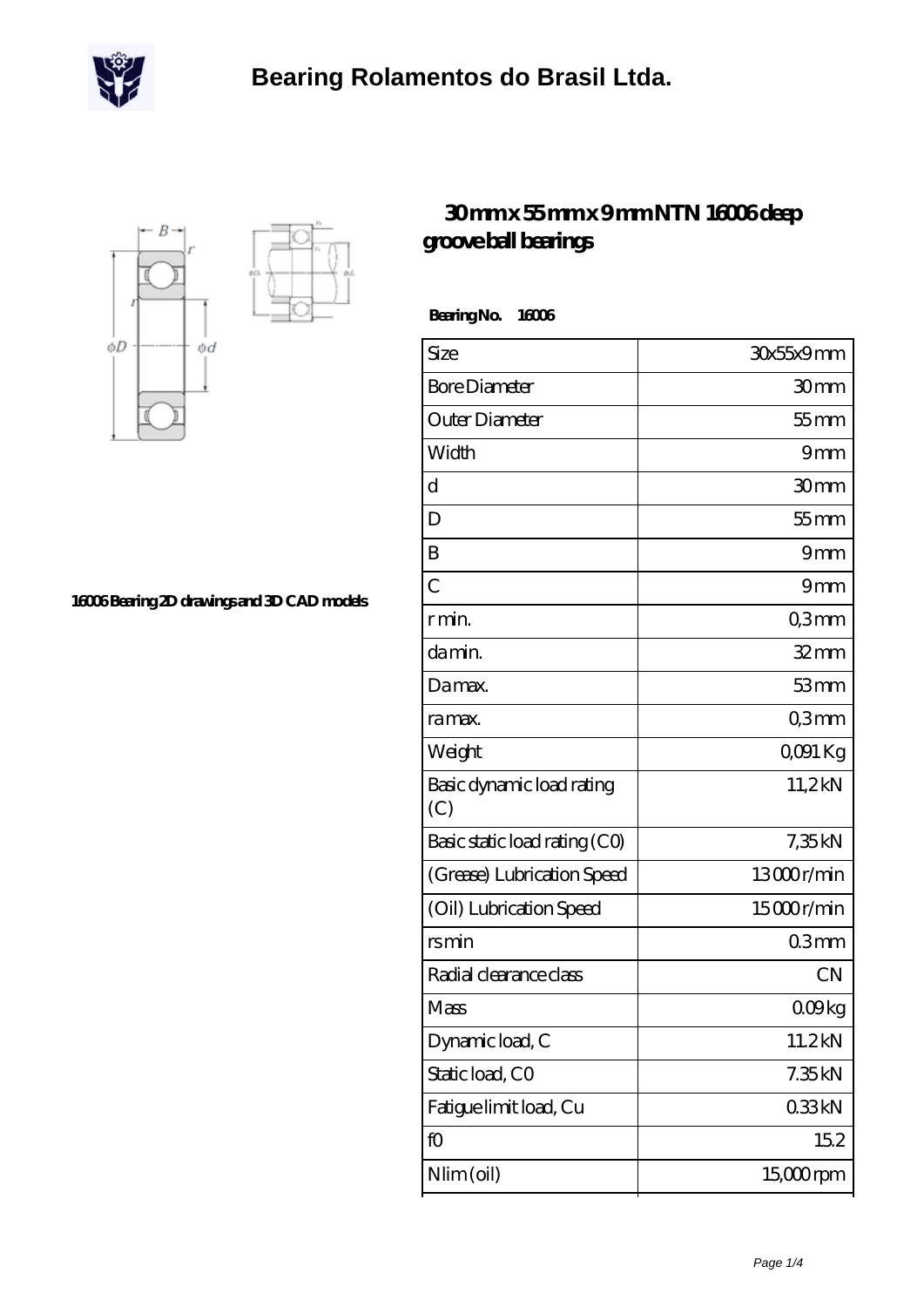

## **[Bearing Rolamentos do Brasil Ltda.](https://m.scottrobertalexander.com)**

| Nlim (grease)                                    | 13,000rpm                                                               |
|--------------------------------------------------|-------------------------------------------------------------------------|
| Min operating temperature,<br>Tmin               | $-20^\circ$ C                                                           |
| Max operating temperature,<br>Tmax               | $120^\circ$ C                                                           |
| Characteristic cage<br>frequency, FTF            | 042Hz                                                                   |
| Characteristic rolling<br>element frequency, BSF | 654Hz                                                                   |
| Characteristic outer ring<br>frequency, BPFO     | 51Hz                                                                    |
| Characteristic inner ring<br>frequency, BPFI     | 69Hz                                                                    |
| damin                                            | $32 \text{mm}$                                                          |
| Damax                                            | 53mm                                                                    |
| ramax                                            | 03 <sub>mm</sub>                                                        |
| Category                                         | Single Row Ball Bearings                                                |
| Inventory                                        | 0 <sub>0</sub>                                                          |
| Manufacturer Name                                | <b>NTN</b>                                                              |
| Minimum Buy Quantity                             | N/A                                                                     |
| Weight / Kilogram                                | 0085                                                                    |
| Product Group                                    | <b>BOO3O8</b>                                                           |
| Enclosure                                        | Open                                                                    |
| Precision Class                                  | ABEC 1   ISO PO                                                         |
| Maximum Capacity / Filling<br>Slot               | No                                                                      |
| Rolling Element                                  | <b>Ball Bearing</b>                                                     |
| Snap Ring                                        | No                                                                      |
| <b>Internal Special Features</b>                 | No                                                                      |
| Cage Material                                    | Steel                                                                   |
| Internal Clearance                               | CO-Medium                                                               |
| Inch - Metric                                    | Metric                                                                  |
| Long Description                                 | <b>30MM Bore; 55MM</b><br>Outside Diameter; 9MM<br>Outer Race Diameter; |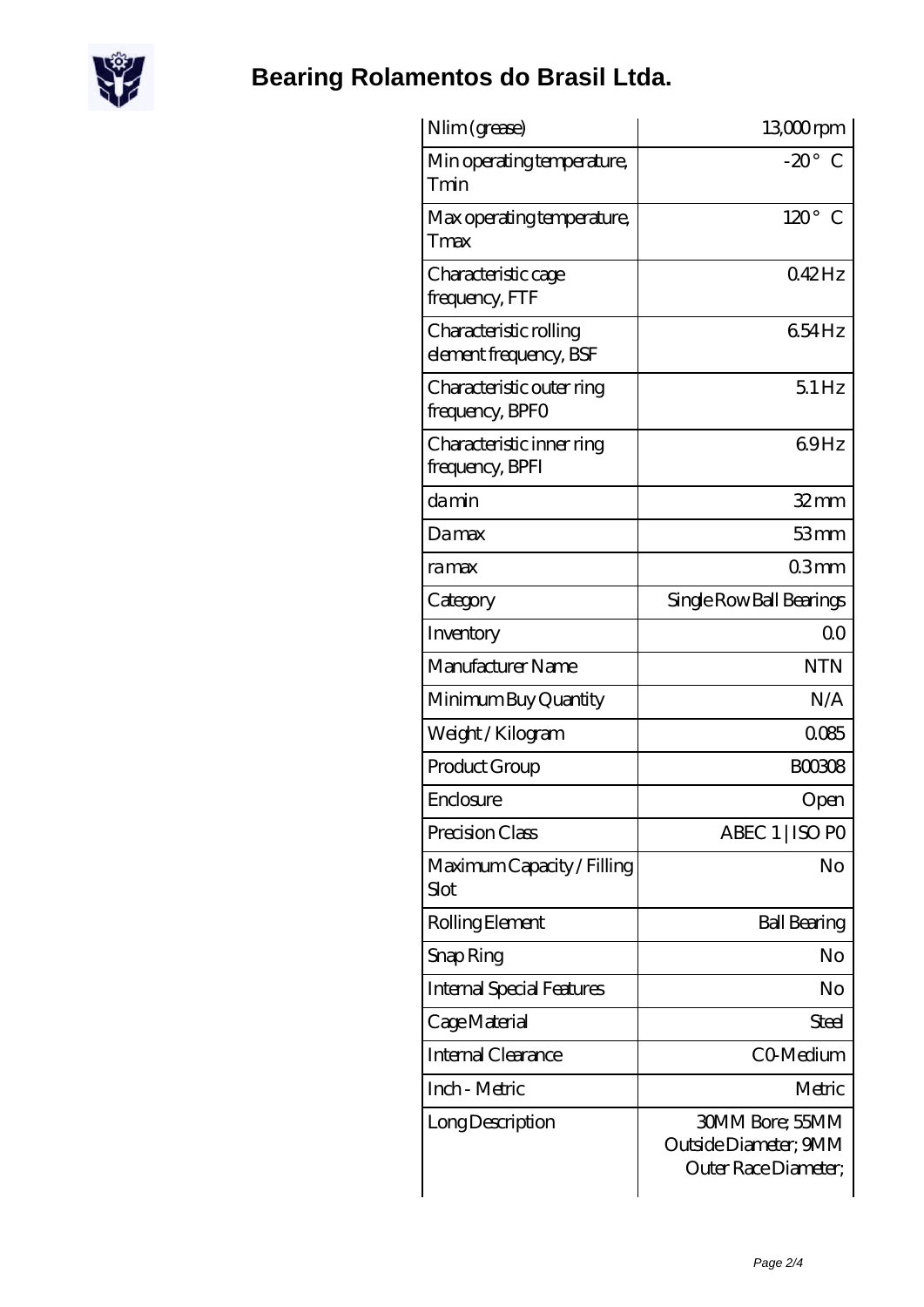

## **[Bearing Rolamentos do Brasil Ltda.](https://m.scottrobertalexander.com)**

|                                 | Open; Ball Bearing; ABEC 1<br>ISO PO, No Filling Slot; No<br>Snap Ring, No Internal<br>Special Features |
|---------------------------------|---------------------------------------------------------------------------------------------------------|
| Category                        | Single Row Ball Bearing                                                                                 |
| <b>UNSPSC</b>                   | 31171504                                                                                                |
| Harmonized Tariff Code          | 8482.105068                                                                                             |
| Noun                            | Bearing                                                                                                 |
| Keyword String                  | Ball                                                                                                    |
| Manufacturer URL                | http://www.ntnamerica.co<br>m                                                                           |
| Manufacturer Item Number        | 16006                                                                                                   |
| Weight/LBS                      | 0.19                                                                                                    |
| Outside Diameter                | 2165Inch   55 Millimeter                                                                                |
| Bore                            | 1.181 Inch   30 Millimeter                                                                              |
| Outer Race Width                | 0.354 Inch   9 Millimeter                                                                               |
| bore diameter:                  | 30 <sub>mm</sub>                                                                                        |
| finish/coating                  | Uncoated                                                                                                |
| outside diameter:               | $55$ mm                                                                                                 |
| bearing material:               | High Carbon Chrome Steel                                                                                |
| overall width:                  | 9mm                                                                                                     |
| cage material:                  | <b>Steel</b>                                                                                            |
| bore type:                      | Round                                                                                                   |
| inner ring width:               | 9mm                                                                                                     |
| closure type:                   | Open                                                                                                    |
| outer ring width:               | 9mm                                                                                                     |
| rowtype & fill slot:            | Single Row Non-Fill Slot                                                                                |
| maximum rpm (grease):           | $1300$ rpm                                                                                              |
| snap ring included:             | Without Snap Ring                                                                                       |
| maximum rpm (oil):              | 15000rpm                                                                                                |
| internal clearance:             | <b>CN</b>                                                                                               |
| fillet radius                   | 03 <sub>mm</sub>                                                                                        |
| operating temperature<br>range: | $-40$ to $120^{\circ}$ C                                                                                |